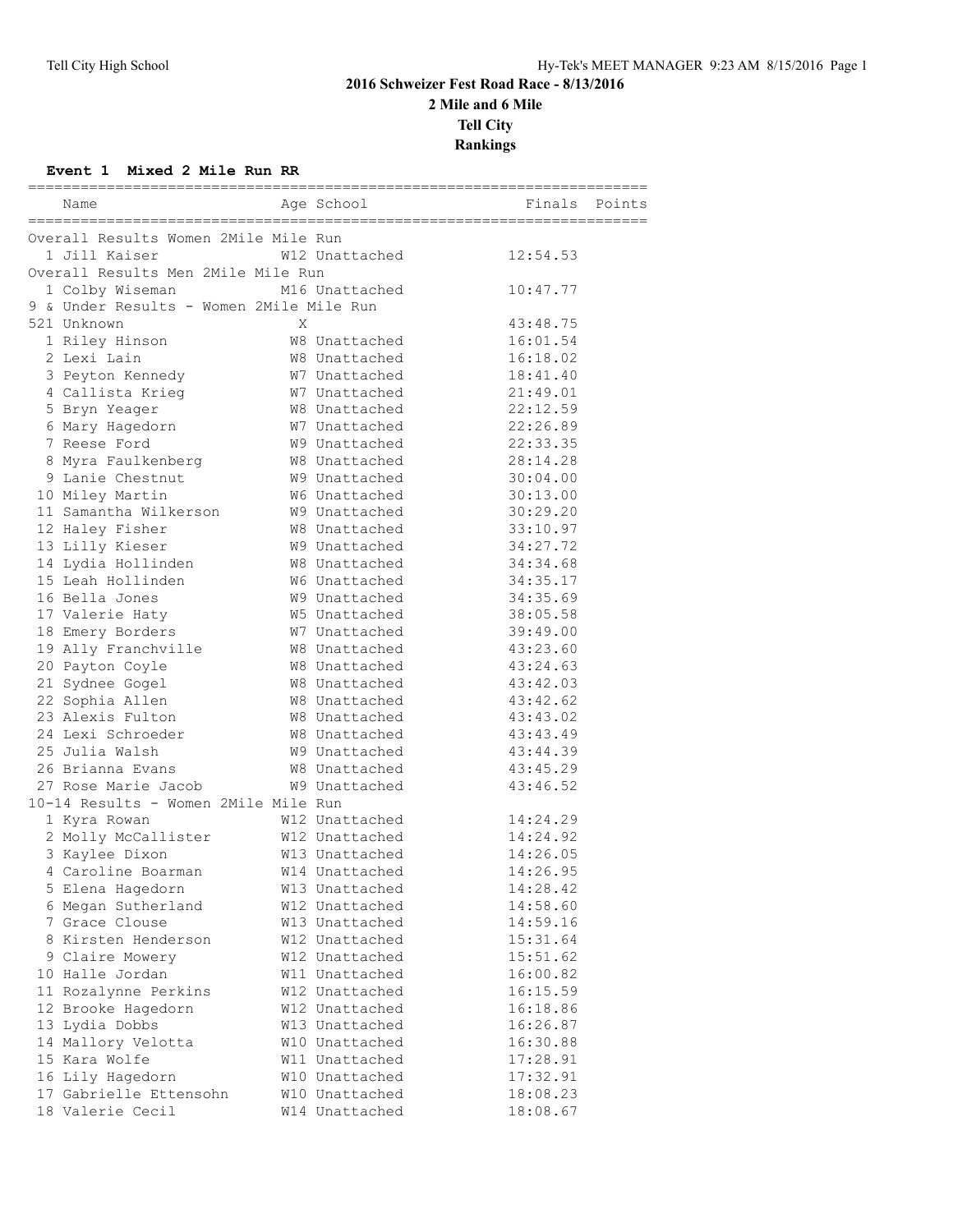**2 Mile and 6 Mile**

**Tell City**

**Rankings**

#### **....Event 1 Mixed 2 Mile Run RR**

| 19 Miranda Palmer                    | W12 Unattached | 18:09.93 |
|--------------------------------------|----------------|----------|
| 20 Hannah Martin                     | W12 Unattached | 18:11.04 |
| 21 Ansley Bowlds                     | W14 Unattached | 18:21.07 |
| 22 Madalyn Decker                    | W11 Unattached | 18:46.38 |
| 23 Emma Harding                      | W13 Unattached | 18:47.48 |
| 24 Chloe Whlen                       | W12 Unattached | 19:00.88 |
| 25 Alexa McCabe                      | W10 Unattached | 19:05.54 |
| 26 Emma Hollinden                    | W10 Unattached | 19:27.63 |
| 27 Matteson Padgett                  | W13 Unattached | 19:31.56 |
| 28 Kylie Mathes                      | W11 Unattached | 20:04.14 |
| 29 Aaudrey Wilson                    | W14 Unattached | 20:13.18 |
| 30 Jillian Ramsey                    | W12 Unattached | 20:24.08 |
| 31 Breanna Thomas                    | W10 Unattached | 20:31.08 |
| 32 Kayla Combs                       | W12 Unattached | 20:32.00 |
| 33 Meredith Hubert                   | W10 Unattached | 20:43.47 |
| 34 Frankie Wilkerson                 | W12 Unattached | 21:18.43 |
| 35 Kyla Casebolt                     | W12 Unattached | 21:40.21 |
| 36 Kayla Lindauer                    | W11 Unattached | 21:46.90 |
| 37 Anne Mundy                        | W12 Unattached | 21:49.73 |
| 38 Taylor Bough                      | W13 Unattached | 22:43.40 |
| 39 Summer Faulkenberg                | W12 Unattached | 23:49.84 |
| 40 Grae Purvis                       | W11 Unattached | 24:59.99 |
| 41 Emma Osborne                      | W10 Unattached | 25:21.76 |
| 42 Athea Woods                       | W10 Unattached | 25:27.15 |
| 43 Emily Brinksneader                | W11 Unattached | 26:39.41 |
| 44 Cecelia Mundy                     | W10 Unattached | 26:53.14 |
| 45 Emerson Hoesli                    | W10 Unattached | 30:11.89 |
| 46 Amara Combs                       | W10 Unattached | 30:48.05 |
| 47 Kyra Jones                        | W12 Unattached | 30:55.26 |
| 48 Sarah Mackey                      | W11 Unattached | 31:12.30 |
| 49 Kyla Krutz                        | W12 Unattached | 33:31.56 |
| 50 Grace Kidder                      | W10 Unattached | 36:34.93 |
| 15-19 Results - Women 2Mile Mile Run |                |          |
| 1 Samantha Roberts                   | W16 Unattached | 13:06.24 |
| 2 Emma Stovall                       | W15 Unattached | 13:06.74 |
| 3 Kaitlyn Alvey                      | W15 Unattached | 14:18.99 |
| 4 Elizabeth Boarman                  | W16 Unattached | 15:04.54 |
| 5 Sidney Ostby                       | W15 Unattached | 15:22.99 |
| 6 Kendra Tinch                       | W15 Unattached | 16:37.23 |
| 7 Madison Klobe                      | W15 Unattached | 16:43.48 |
| 8 Anna Rutland                       | W16 Unattached | 16:53.70 |
| 9 Ryann Lynch                        | W17 Unattached | 17:00.89 |
| 10 Brittany Parker                   | W19 Unattached | 17:22.30 |
| 11 Kelsey Gowers                     | W19 Unattached | 17:22.82 |
| 12 Hailey Carman                     | W18 Unattached | 17:26.88 |
| 13 Megan Teague                      | W19 Unattached | 18:19.66 |
| 14 Sophia Shelby                     | W15 Unattached | 19:01.71 |
| 15 Skyler Jones                      | W15 Unattached | 19:11.02 |
| 16 Brieanna Thacker                  | W16 Unattached | 19:24.54 |
| 17 Hallie Foe                        | W15 Unattached | 20:18.72 |
| 18 Valorie Casebolt                  | W17 Unattached | 21:15.72 |
| 19 Natalie Peter                     | W19 Unattached | 22:07.61 |
| 20 Beth Whitworth                    | W15 Unattached | 23:08.18 |
| 21 Natalie Williams                  | W15 Unattached | 30:46.35 |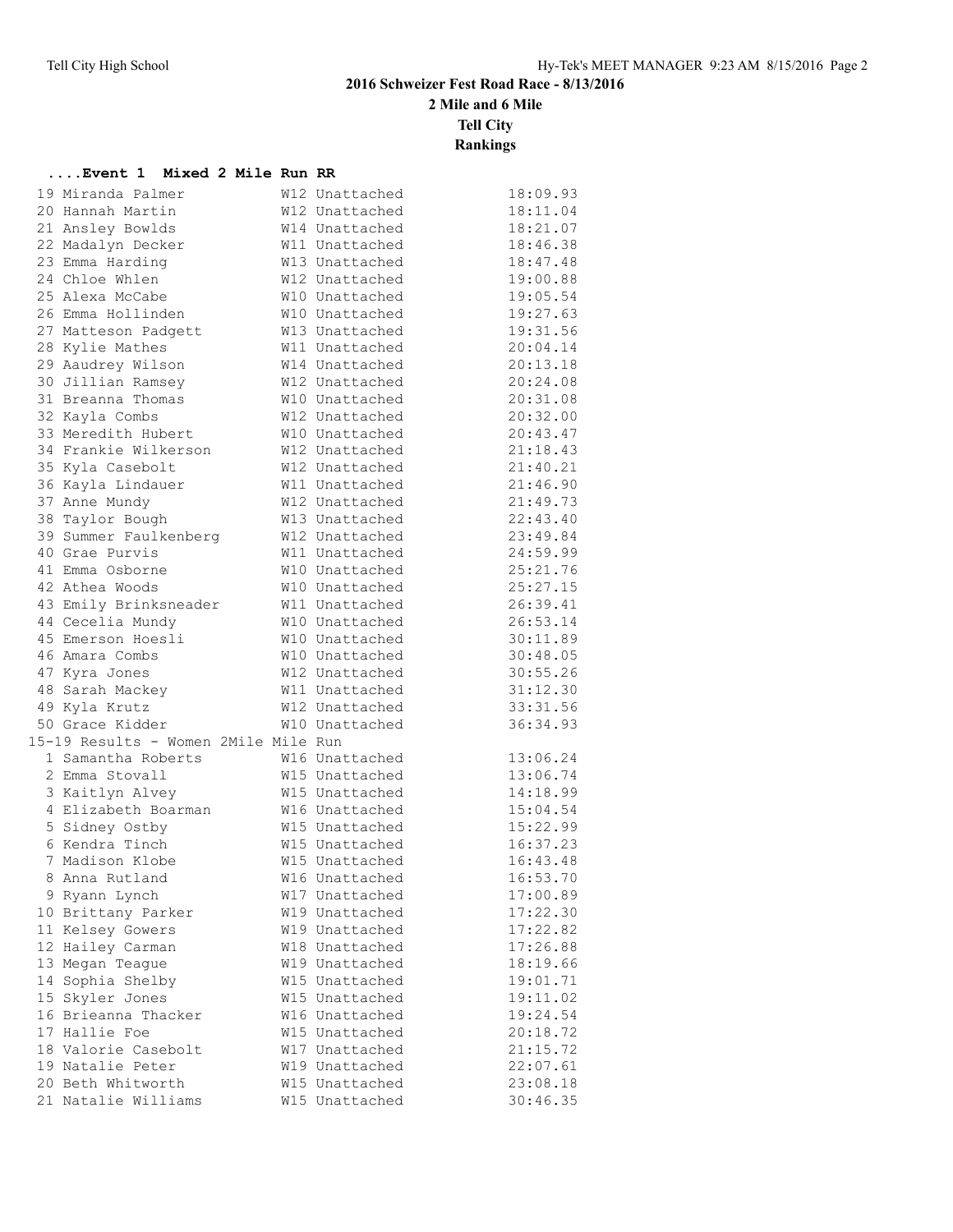**....Event 1 Mixed 2 Mile Run RR**

## **2016 Schweizer Fest Road Race - 8/13/2016**

**2 Mile and 6 Mile**

**Tell City**

| 22 Erika Nance                       | W17 Unattached | 32:49.20 |
|--------------------------------------|----------------|----------|
| 20-24 Results - Women 2Mile Mile Run |                |          |
| 1 Taylor Cotherman                   | W22 Unattached | 15:01.15 |
| 2 Hannah Harpenau                    | W21 Unattached | 16:20.74 |
| 3 Blaire Linn-Neighbors              | W24 Unattached | 16:46.25 |
| 4 Bailey Powell                      | W20 Unattached | 17:41.78 |
| 5 Rchel Starling                     | W20 Unattached | 17:58.91 |
| 6 Bethany Peter                      | W24 Unattached | 18:11.94 |
| 7 Brittany Waninger                  | W24 Unattached | 18:38.12 |
| 8 Hana Reed                          | W22 Unattached | 18:45.91 |
| 9 Morgan Minto                       | W22 Unattached | 19:57.01 |
| 10 Audrie Terry                      | W20 Unattached | 21:13.13 |
| 11 Allison Parker                    | W20 Unattached | 21:40.65 |
| 12 Addie Terry                       | W20 Unattached | 22:09.59 |
| 13 Brooke Birchler                   | W23 Unattached | 22:14.11 |
| 14 Megan Lawalin                     | W23 Unattached | 25:14.88 |
| 15 Chelsea Hendricks                 | W24 Unattached | 25:34.26 |
| 16 Samantha Harding                  | W21 Unattached | 32:08.37 |
| 17 Dana Corley                       | W21 Unattached | 34:17.21 |
| 25-29 Results - Women 2Mile Mile Run |                |          |
| 1 Alie Hedinger                      | W26 Unattached | 16:11.47 |
| 2 Katelyn Gehlhausen                 | W27 Unattached | 17:00.01 |
| 3 Amber Taylor                       | W29 Unattached | 17:51.41 |
| 4 Brittney Daugherty                 | W26 Unattached | 18:00.27 |
| 5 Krystal Lawalin                    | W28 Unattached | 18:14.91 |
| 6 Brianna Jarboe                     | W25 Unattached | 18:18.21 |
| 7 Marianne Krueger                   | W27 Unattached | 18:34.25 |
| 8 Zeta Harpenau                      | W29 Unattached | 18:43.08 |
| 9 Jordan Dauby                       | W27 Unattached | 20:07.40 |
| 10 Stefanie Weirauch                 | W29 Unattached | 24:53.42 |
| 11 Alexandra Kramer                  | W29 Unattached | 27:07.82 |
| 12 Morgan Simon                      | W28 Unattached | 28:09.43 |
| 13 Brynn Vaught                      | W29 Unattached | 30:29.74 |
| 14 Tara James                        | W29 Unattached | 30:53.78 |
| 15 Kimberly Powers                   | W28 Unattached | 33:32.33 |
| 16 Holli Dawson                      | W26 Unattached | 34:36.81 |
| 17 Kassie Risse                      | W28 Unattached | 37:07.54 |
| 18 Hannah Moman                      | W25 Unattached | 38:33.28 |
| 19 Alicia Newton                     | W25 Unattached | 40:17.69 |
| 20 Amanda Evans                      | W29 Unattached | 43:45.93 |
| 30-34 Results - Women 2Mile Mile Run |                |          |
| 1 Erin Elder                         | W32 Unattached | 16:08.39 |
| 2 Heidi Zellers                      | W32 Unattached | 17:07.26 |
| 3 Brittany Terry                     | W30 Unattached | 18:29.11 |
| 4 Heather Kennedy                    | W30 Unattached | 18:41.96 |
| 5 Emily Krueger                      | W32 Unattached | 21:21.37 |
| 6 Jillian Yeager                     | W33 Unattached | 22:13.30 |
| 7 Bev Wilson                         | W30 Unattached | 23:03.42 |
| 8 Kristi Brown                       | W34 Unattached | 24:14.31 |
| 9 Allison Krueger                    | W32 Unattached | 25:24.72 |
| 10 Kristen Martin                    | W33 Unattached | 31:11.67 |
| 11 Ashley Fisher                     | W30 Unattached | 33:25.38 |
| 12 Jessica Daum                      | W30 Unattached | 35:58.18 |
| 13 Erika Hollinden                   | W32 Unattached | 35:58.99 |
|                                      |                |          |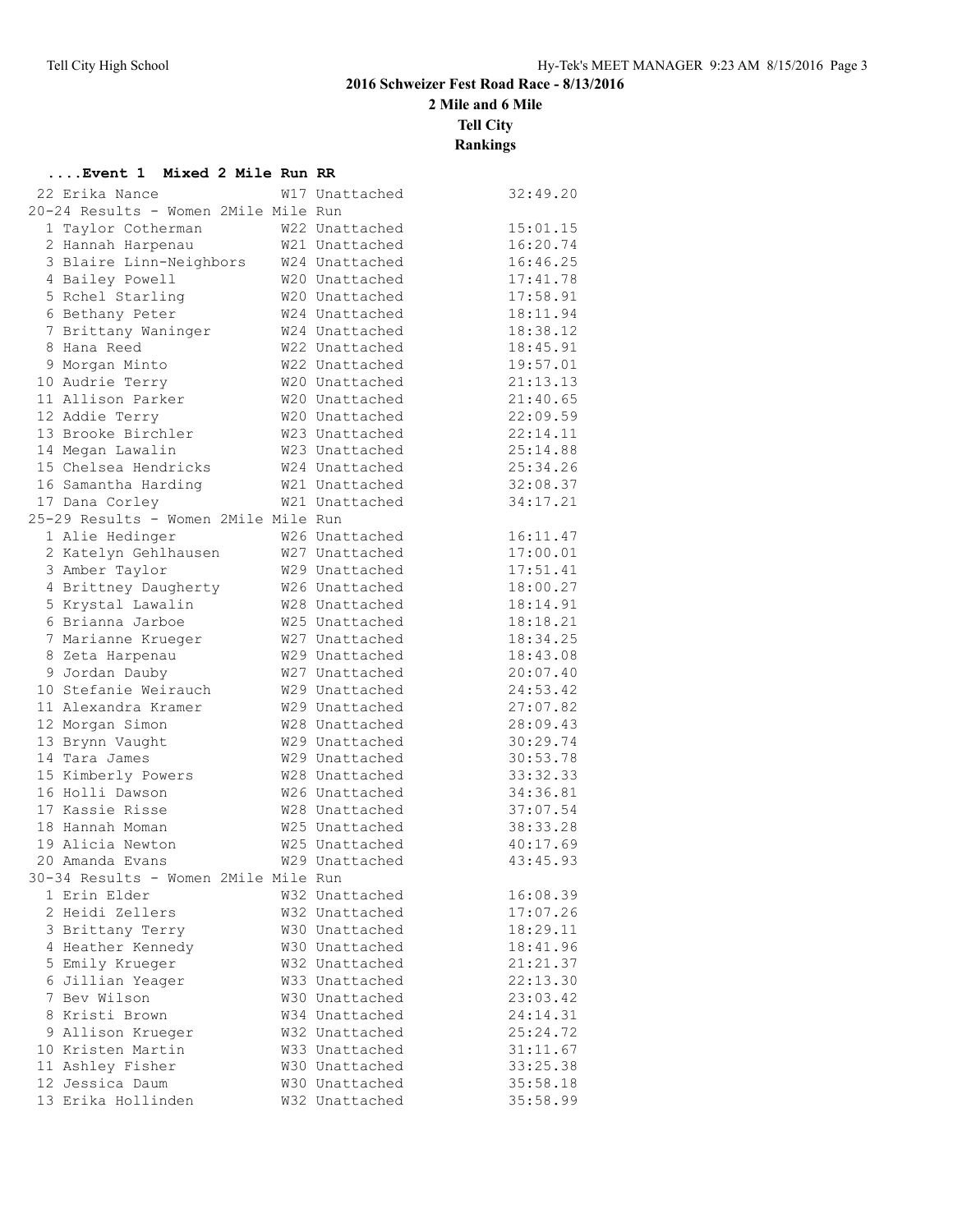**2 Mile and 6 Mile**

**Tell City**

| Event 1 Mixed 2 Mile Run RR          |                |          |
|--------------------------------------|----------------|----------|
| 14 Kelli Brown                       | W31 Unattached | 36:26.75 |
| 15 Erin Emerson                      | W30 Unattached | 36:32.83 |
| 16 Myra Kieser                       | W31 Unattached | 38:04.48 |
| 35-39 Results - Women 2Mile Mile Run |                |          |
| 1 Ashley Robinson                    | W35 Unattached | 15:43.47 |
| 2 Desiree Chappell                   | W37 Unattached | 16:22.40 |
| 3 Kate Martin                        | W35 Unattached | 16:49.96 |
| 4 Meghan Butler                      | W36 Unattached | 16:54.62 |
| 5 Wendy Freeman-Chann                | W35 Unattached | 16:58.42 |
| 6 Anita Bruggeman                    | W36 Unattached | 17:10.68 |
| 7 Windy Martin                       | W37 Unattached | 18:42.65 |
| 8 Gretchen Schultz                   | W37 Unattached | 19:43.92 |
| 9 Shannon Sprinkle                   | W38 Unattached | 19:55.55 |
| 10 Stacy Mathes                      | W37 Unattached | 20:15.15 |
| 11 Bangon Hubert                     | W36 Unattached | 21:17.40 |
| 12 Vanessa Ford                      | W37 Unattached | 22:24.60 |
| 13 Tracey LeClere                    | W39 Unattached | 23:15.65 |
| 14 Kori Woods                        | W39 Unattached | 25:04.41 |
| 15 Sarah Kleeman                     | W37 Unattached | 25:05.62 |
| 16 Amanda Zimmer                     | W38 Unattached | 29:23.74 |
| 17 Verna Marsh                       | W37 Unattached | 30:48.88 |
| 18 Amy Gore                          | W35 Unattached | 31:14.91 |
| 19 Amity Colston                     | W36 Unattached | 31:31.42 |
| 20 Felecia Schaad                    | W39 Unattached | 32:09.20 |
| 21 Theresa Chimento                  | W36 Unattached | 33:16.38 |
| 22 Jennifer Kieser                   | W38 Unattached | 36:14.94 |
| 23 Micki Kidder                      | W38 Unattached | 36:45.99 |
| 24 Lisa Brinksneader                 | W38 Unattached | 38:10.64 |
| 25 Tonya Borders                     | W39 Unattached | 40:22.45 |
| 26 Lauren Jacob                      | W35 Unattached | 43:43.90 |
| 27 Stephanie Walsh                   | W38 Unattached | 43:44.79 |
| 40-44 Results - Women 2Mile Mile Run |                |          |
| 1 Sarah Kluender                     | W42 Unattached | 17:47.11 |
| 2 Kara Braunecker                    | W42 Unattached | 20:05.28 |
| 3 Tara Edwards                       | W42 Unattached | 20:34.63 |
| 4 Jamie Hammond                      | W41 Unattached | 20:50.32 |
| 5 Jay Hohne                          | W44 Unattached | 21:19.44 |
| 6 Tony Ubelhor                       | W44 Unattached | 22:20.17 |
| 7 Lisa Miller                        | W41 Unattached | 22:42.65 |
| 8 Katrina Whitworth                  | W43 Unattached | 22:52.40 |
| 9 Brandy Aubrey                      | W41 Unattached | 23:12.51 |
| 10 Crytl Bales                       | W42 Unattached | 23:24.76 |
| 11 Mindy Melton                      | W40 Unattached | 24:12.94 |
| 12 Sophia Ettensohn                  | W42 Unattached | 24:13.83 |
| 13 Beth Faust                        | W42 Unattached | 26:05.89 |
| 14 Tracy Pund                        | W44 Unattached | 27:11.50 |
| 15 Kimberly Gengelbach               | W41 Unattached | 34:37.77 |
| 16 Stephanie James                   | W41 Unattached | 35:44.97 |
| 45-49 Results - Women 2Mile Mile Run |                |          |
| 1 Angela Hilgenhold                  | W45 Unattached | 18:01.76 |
| 2 Joyce Stath                        | W49 Unattached | 18:12.69 |
| 3 Barbara Ludwig-McCabe              | W49 Unattached | 19:06.17 |
| 4 Carol Schwoeppe                    | W49 Unattached | 20:25.17 |
| 5 Sally Gibbs                        | W46 Unattached | 21:14.49 |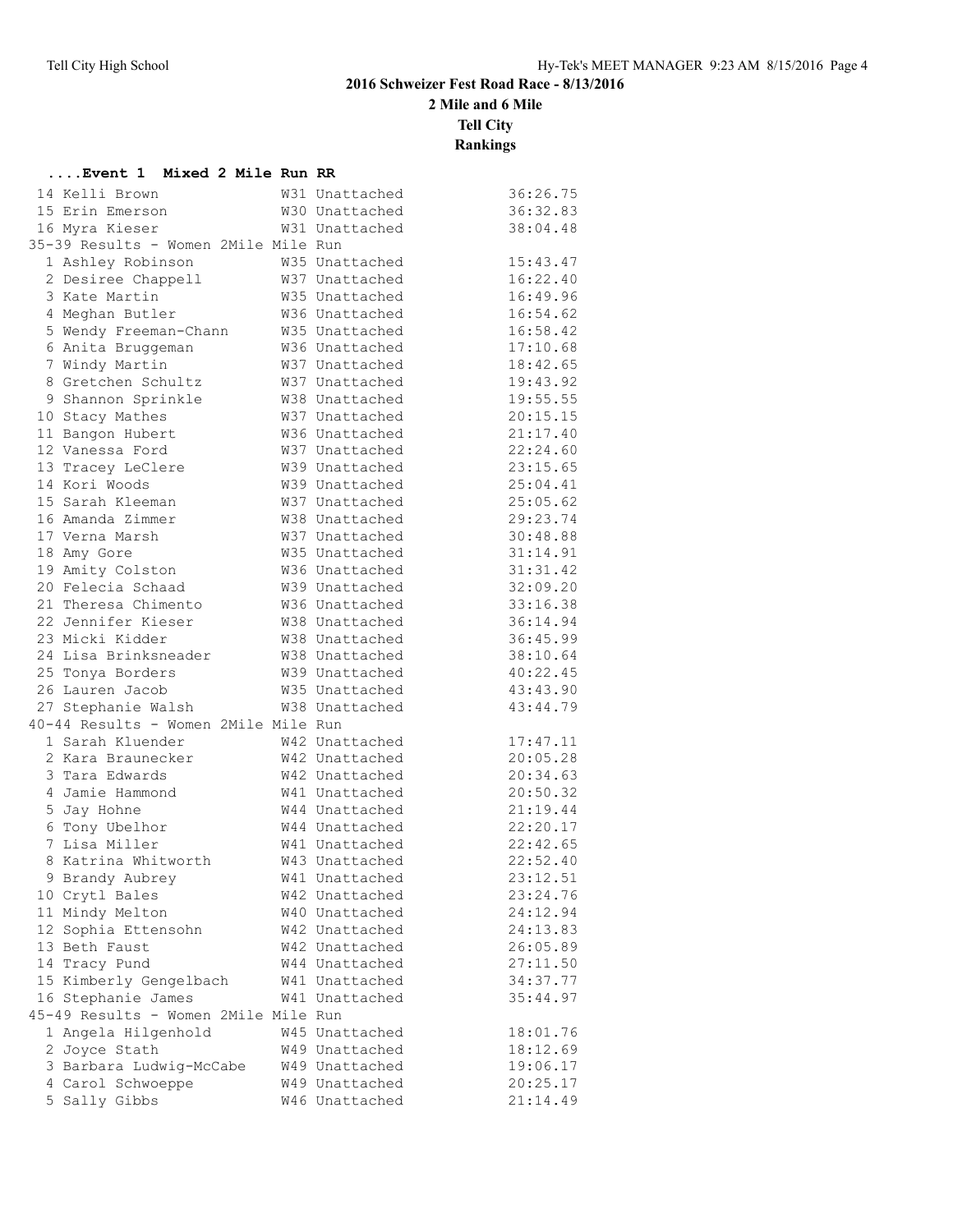**2 Mile and 6 Mile**

**Tell City**

| Event 1 Mixed 2 Mile Run RR          |  |                |          |
|--------------------------------------|--|----------------|----------|
| 6 Angela Stone                       |  | W46 Unattached | 22:41.13 |
| 7 Michelle LeClere                   |  | W48 Unattached | 23:52.01 |
| 8 Kelly Kiplinger                    |  | W45 Unattached | 24:04.21 |
| 9 Rebecca Kasmer                     |  | W46 Unattached | 24:09.86 |
| 10 Ginger Peter                      |  | W48 Unattached | 24:10.91 |
| 11 Diana Hendricks                   |  | W48 Unattached | 25:43.65 |
| 12 Stacy Hanloh                      |  | W46 Unattached | 27:15.54 |
| 13 Debbi Carlson                     |  | W49 Unattached | 27:55.19 |
| 14 Shawn Jones                       |  | W47 Unattached | 29:10.56 |
| 15 Karen Ludwig                      |  | W48 Unattached | 30:16.09 |
| 16 Wendy Noble                       |  | W46 Unattached | 30:16.77 |
| 17 Carolyn Williams                  |  | W47 Unattached | 30:45.91 |
| 18 Jo Braun                          |  | W48 Unattached | 32:18.06 |
| 19 Mary Kay Brinksneader             |  | W49 Unattached | 33:10.45 |
| 20 Holly Stephens                    |  | W45 Unattached | 33:18.89 |
| 21 Judy Robson                       |  | W48 Unattached | 34:28.63 |
| 22 Tracey Coyle                      |  | W49 Unattached | 36:25.31 |
| 23 Kassi Rogers                      |  | W49 Unattached | 36:26.06 |
| 50-54 Results - Women 2Mile Mile Run |  |                |          |
| 1 Elaine Main                        |  | W50 Unattached | 14:26.53 |
| 2 Jane Goffinet                      |  | W53 Unattached | 17:20.32 |
| 3 Debbie Reed                        |  | W52 Unattached | 19:58.71 |
| 4 Jean Miller                        |  | W52 Unattached | 21:13.91 |
| 5 Diana Schaefer                     |  | W52 Unattached | 21:20.96 |
| 6 Angela Shelby                      |  | W52 Unattached | 22:27.44 |
| 7 Theresa Schwartz                   |  | W53 Unattached | 23:08.85 |
| 8 Linda Schwoeppe                    |  | W50 Unattached | 23:20.24 |
| 9 Teri Hagan                         |  | W50 Unattached | 23:28.52 |
| 10 Laurie Schlachter                 |  | W50 Unattached | 24:49.76 |
| 11 Kim Crockett                      |  | W53 Unattached | 28:52.64 |
| 12 Sandy Traphagen                   |  | W52 Unattached | 29:27.98 |
| 13 Chris Dauby                       |  | W53 Unattached | 30:11.37 |
| 14 Vicki Lawalin                     |  | W54 Unattached | 30:45.40 |
| 15 Sheila Lahee                      |  | W50 Unattached | 33:23.50 |
| 16 Elaine Teague                     |  | W52 Unattached | 33:29.20 |
| 17 Angie Foe                         |  | W51 Unattached | 34:10.79 |
| 18 Kay Scheer                        |  | W54 Unattached | 34:38.31 |
| 19 Beth Gonzalez                     |  | W51 Unattached | 36:19.61 |
| 20 Debbie Elder                      |  | W53 Unattached | 38:23.50 |
| 55-59 Results - Women 2Mile Mile Run |  |                |          |
| 1 Julie Hauser                       |  | W55 Unattached | 21:05.70 |
| 2 Karen Ramsey                       |  | W59 Unattached | 21:48.29 |
| 3 Karen Herwig                       |  | W58 Unattached | 22:09.02 |
| 4 Katie Heeke                        |  | W58 Unattached | 22:43.90 |
| 5 Vicki Schneier                     |  | W56 Unattached | 24:02.31 |
| 6 Linda Krueger                      |  | W59 Unattached | 25:20.00 |
| 7 Paula Stiles                       |  | W56 Unattached | 28:10.10 |
| 8 Joyce Crawford                     |  | W55 Unattached | 28:53.84 |
| 9 Kathy Clayton                      |  | W57 Unattached | 29:37.84 |
| 10 Sandy Ballman                     |  | W55 Unattached | 30:10.46 |
| 11 Mitzi Patmore                     |  | W59 Unattached | 30:43.62 |
| 12 Betty Cash                        |  | W59 Unattached | 31:27.77 |
| 13 Cindy Cain                        |  | W59 Unattached | 32:17.06 |
| 14 Dee Hall                          |  | W56 Unattached | 34:36.19 |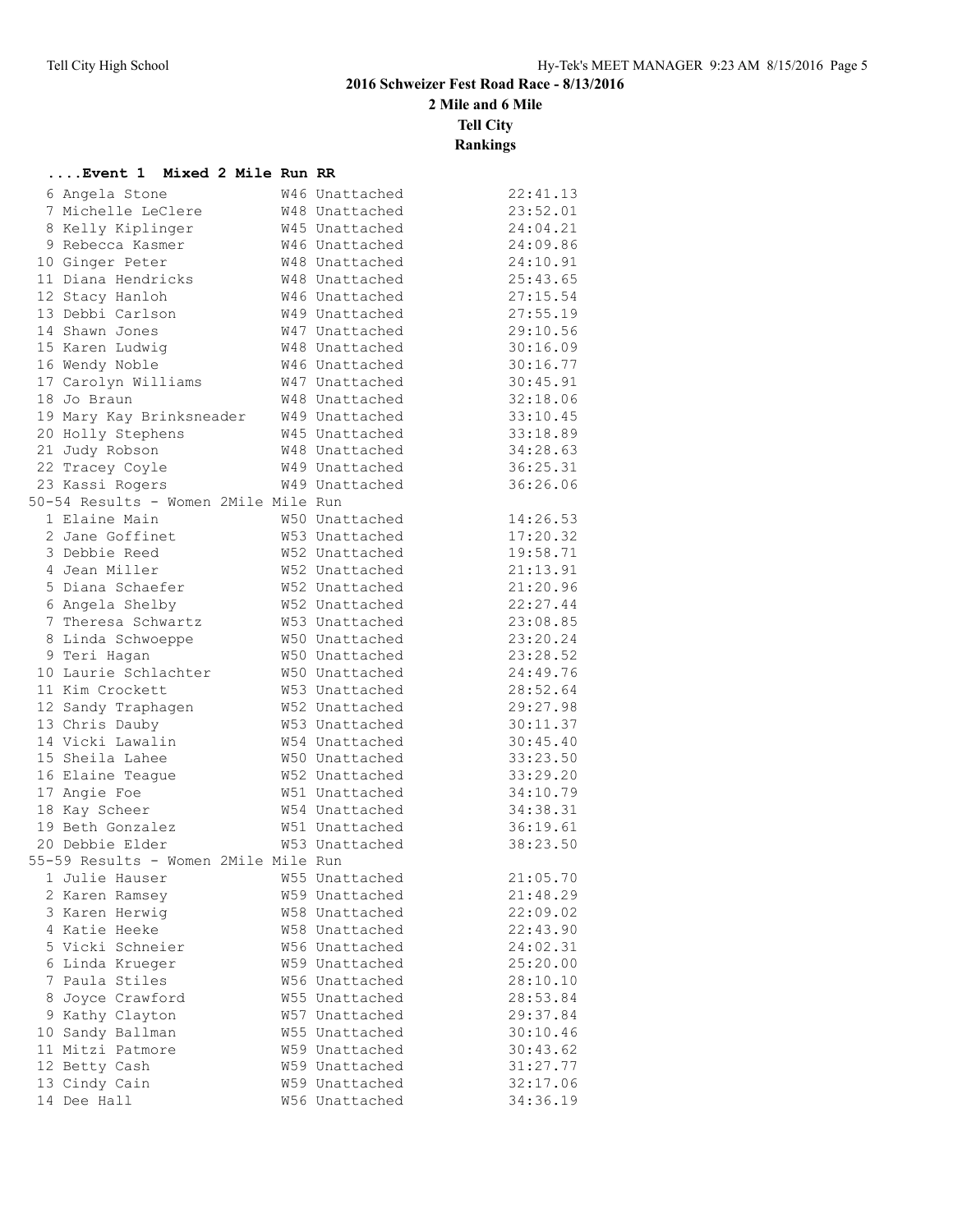**2 Mile and 6 Mile**

**Tell City**

| Event 1 Mixed 2 Mile Run RR            |                |          |
|----------------------------------------|----------------|----------|
| 15 Debbie Miller                       | W58 Unattached | 34:38.71 |
| 16 Joan Esarey                         | W56 Unattached | 36:16.20 |
| 17 Toni Kraus                          | W57 Unattached | 36:23.25 |
| 18 Sarah Chinn                         | W59 Unattached | 36:24.52 |
| 19 Debbie Metcalfe                     | W57 Unattached | 38:34.70 |
| 20 Sheila Newton                       | W58 Unattached | 39:53.61 |
| 21 Amy Gibson                          | W58 Unattached | 40:23.31 |
| 22 Dawn Jones                          | W57 Unattached | 43:47.95 |
| 60-69 Results - Women 2Mile Mile Run   |                |          |
| 1 Mary Jo Borders                      | W62 Unattached | 19:04.66 |
| 2 Lynda Turner                         | W67 Unattached | 20:53.26 |
| 3 Brenda Graves                        | W61 Unattached | 23:26.40 |
| 4 Cindy Ehrlich                        | W60 Unattached | 30:17.42 |
| 5 mary Lee Smith                       | W63 Unattached | 32:13.63 |
| 6 Pat Howell                           | W65 Unattached | 32:14.50 |
| 7 Sheila Rearden                       | W65 Unattached | 33:27.28 |
| 8 Beverly Devillez                     | W67 Unattached | 33:28.39 |
| 9 Libby Gengelbach                     | W63 Unattached | 34:37.29 |
| 10 Cathy Lock                          | W60 Unattached | 35:45.90 |
| 11 Jean Krutz                          | W66 Unattached | 36:11.68 |
| 12 Rita Marsili                        | W60 Unattached | 36:18.06 |
| 13 Debra Emerson                       | W61 Unattached | 36:36.84 |
| 14 Mary Wagner                         | W60 Unattached | 38:22.87 |
| 70+ Results - Women 2Mile Mile Run     |                |          |
| 1 Carolyn Decker                       | W75 Unattached | 27:14.48 |
| 2 Nancy Ludwig                         | W71 Unattached | 30:46.73 |
| 3 Mary Kay Elder                       | W74 Unattached | 38:34.25 |
| 9 & Under Results - Men 2Mile Mile Run |                |          |
| 1 Caden James                          | M9 Unattached  | 15:47.75 |
| 2 Rayden Rasmer                        | M9 Unattached  | 18:45.12 |
| 3 Jacob Theirs                         | M9 Unattached  | 18:53.48 |
| 4 Lucas Cail                           | M8 Unattached  | 19:07.85 |
| 5 Luke Zellers                         | M8 Unattached  | 19:14.29 |
| 6 Jack Hammond                         | M9 Unattached  | 20:49.83 |
| 7 Tate Richards                        | M7 Unattached  | 20:57.89 |
| 8 Nathan Purvis                        | M9 Unattached  | 22:08.35 |
| 9 Brody Ford                           | M6 Unattached  | 22:23.46 |
| 10 Bishop Wilson                       | M6 Unattached  | 22:53.55 |
| 11 Cooper Brown                        | M8 Unattached  | 24:05.96 |
| 12 Ben Ettensohn                       | M8 Unattached  | 24:13.32 |
| 13 Aaron Ambler                        | M9 Unattached  | 24:18.55 |
| 14 Nate Hollinden                      | M6 Unattached  | 31:16.00 |
| 15 Ben Kidder                          | M5 Unattached  | 36:34.12 |
| 10-14 Results - Men 2Mile Mile Run     |                |          |
| 1 Ethan Dych                           | M13 Unattached | 11:23.63 |
| 2 Jake Alvey                           | M13 Unattached | 11:37.06 |
| 3 Nigel Kaiser                         | M14 Unattached | 11:50.63 |
| 4 Kaden Chestnut                       | M13 Unattached | 12:09.09 |
| 5 Dylan Hubert                         | M14 Unattached | 12:09.51 |
| 6 Lewis Kaufman                        | M12 Unattached | 12:24.28 |
| 7 Krishna Patel                        | M14 Unattached | 12:37.78 |
| 8 Jonathan Theis                       | M14 Unattached | 12:45.81 |
| 9 Blake Ridgon                         | M14 Unattached | 12:47.35 |
| 10 Coy Hammack                         | M12 Unattached | 12:48.23 |
|                                        |                |          |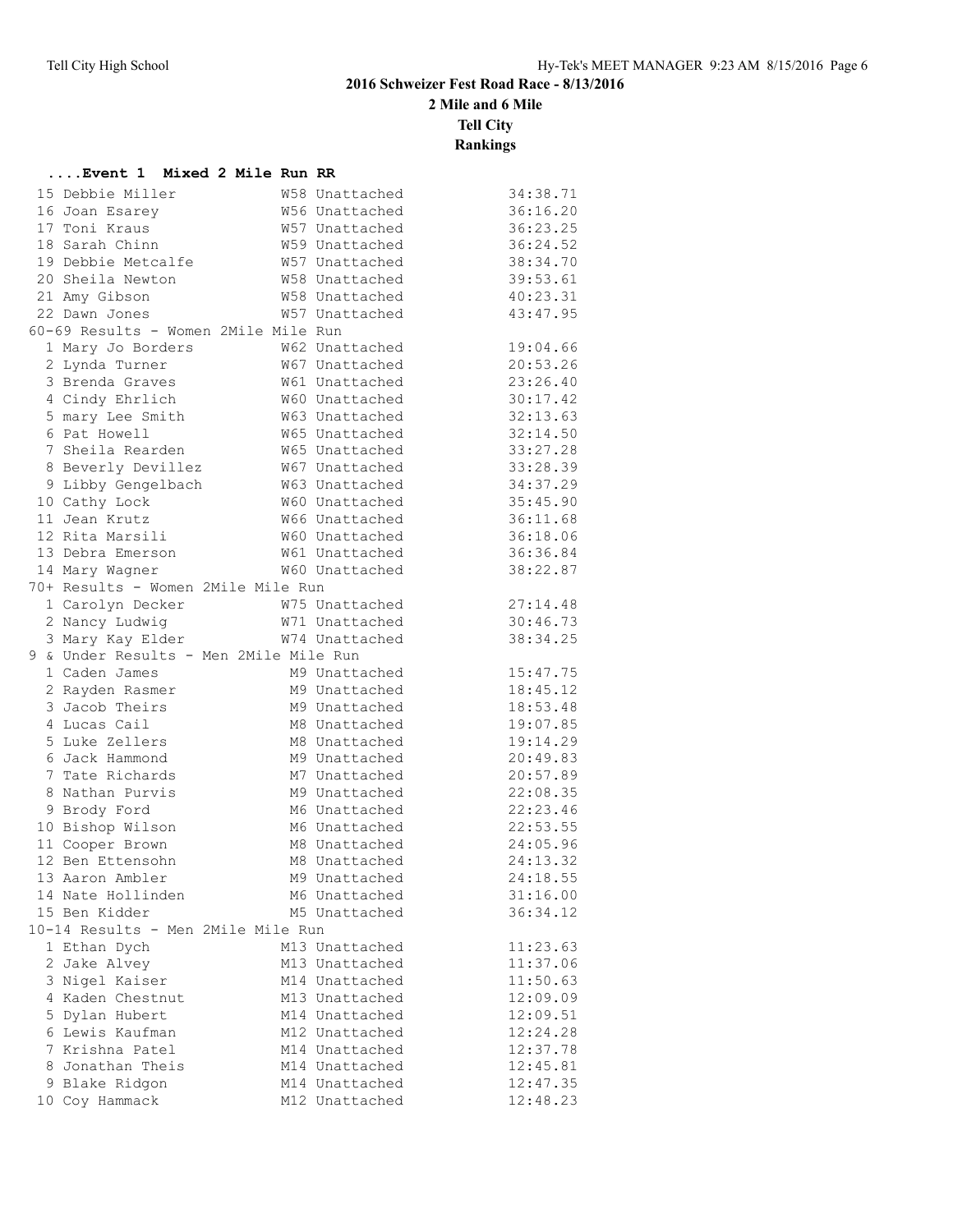**2 Mile and 6 Mile**

**Tell City**

**Rankings**

#### **....Event 1 Mixed 2 Mile Run RR**

|  | 11 Bryce Troesch       | M12 Unattached | 12:51.65 |
|--|------------------------|----------------|----------|
|  | 12 Parker Leachman     | M13 Unattached | 12:56.65 |
|  | 13 Chase James         | M14 Unattached | 12:57.21 |
|  | 14 Kelby Glenn         | M11 Unattached | 13:00.55 |
|  | 15 Gavin Sanders       | M13 Unattached | 13:04.93 |
|  | 16 Cole Hess           | M12 Unattached | 13:09.70 |
|  | 17 Brayden Lain        | M11 Unattached | 13:13.15 |
|  | 18 Blake Polk          | M14 Unattached | 13:21.22 |
|  | 19 Keaton Lloyd        | M12 Unattached | 13:27.68 |
|  | 20 Ben Wolter          | M14 Unattached | 13:35.89 |
|  | 21 Alec Kaufman        | M12 Unattached | 13:39.57 |
|  | 22 Zach McCaslin       | M11 Unattached | 14:01.46 |
|  | 23 Bryson McGary       | M11 Unattached | 14:01.91 |
|  | 24 Mikko Chapman       | M13 Unattached | 14:02.35 |
|  | 25 Shane Braunecker    | M13 Unattached | 14:12.92 |
|  | 26 Skylar McDaniel     | M13 Unattached | 14:15.94 |
|  | 27 Graham Sandefur     | M13 Unattached | 14:29.58 |
|  | 28 James Moorman       | M14 Unattached | 14:33.11 |
|  | 29 Seth Guilliaum      | M11 Unattached | 14:38.46 |
|  | 30 Orrin Kaiser        | M10 Unattached | 14:52.82 |
|  | 31 Corey Braunecker    | M13 Unattached | 14:53.58 |
|  | 32 Andrew McCabe       | M11 Unattached | 14:54.29 |
|  | 33 Luke Taylor         | M11 Unattached | 14:59.47 |
|  | 34 Carter James        | M11 Unattached | 14:59.86 |
|  | 35 Cole Granderson     | M12 Unattached | 15:05.13 |
|  | 36 Walter III Hagedorn | M10 Unattached | 15:13.35 |
|  | 37 Trent Cail          | M11 Unattached | 15:30.41 |
|  | 38 Will Hammond        | M12 Unattached | 15:35.76 |
|  | 39 Taylor James        | M14 Unattached | 15:46.27 |
|  | 40 Landen Minto        | M14 Unattached | 15:46.96 |
|  | 41 Noah Hoesli         | M12 Unattached | 15:52.57 |
|  | 42 Austin Ratliff      | M13 Unattached | 15:54.85 |
|  | 43 Mathew Sargent      | M12 Unattached | 15:56.00 |
|  | 44 Anthony Koch        | M13 Unattached | 16:04.85 |
|  | 45 Gabe James          | M12 Unattached | 16:07.89 |
|  | 46 JT Smallwood        | M12 Unattached | 16:39.74 |
|  | 47 Owen Rahman         | M14 Unattached | 16:47.65 |
|  | 48 Jarrett Theis       | M12 Unattached | 16:56.74 |
|  | 49 Eli Dych            | M11 Unattached | 17:06.52 |
|  | 50 Jerry Gregg         | M14 Unattached | 17:13.15 |
|  | 51 Nolan DeJarnette    | M12 Unattached | 17:58.10 |
|  | 52 Caleb Peter         | M13 Unattached | 18:02.21 |
|  | 53 Elliot Rahman       | M11 Unattached | 18:13.31 |
|  | 54 Cole Martin         | M14 Unattached | 18:22.01 |
|  | 55 Aidan Smith         | M13 Unattached | 18:27.42 |
|  | 56 Landon Terry        | M10 Unattached | 18:46.96 |
|  | 57 Brayden McDaniel    | M11 Unattached | 19:03.84 |
|  | 58 Jamie Head          | M13 Unattached | 19:09.48 |
|  | 59 Amos Buschkoetter   | M13 Unattached | 19:46.93 |
|  | 60 James Gregg         | M12 Unattached | 20:05.74 |
|  | 61 Cole Yeager         | M10 Unattached | 20:17.80 |
|  | 62 Noah Terry          | M10 Unattached | 20:30.43 |
|  | 63 Drevan O'Brien      | M11 Unattached | 21:11.74 |
|  | 64 Kaiden Casebolt     | M10 Unattached | 21:16.60 |
|  |                        |                |          |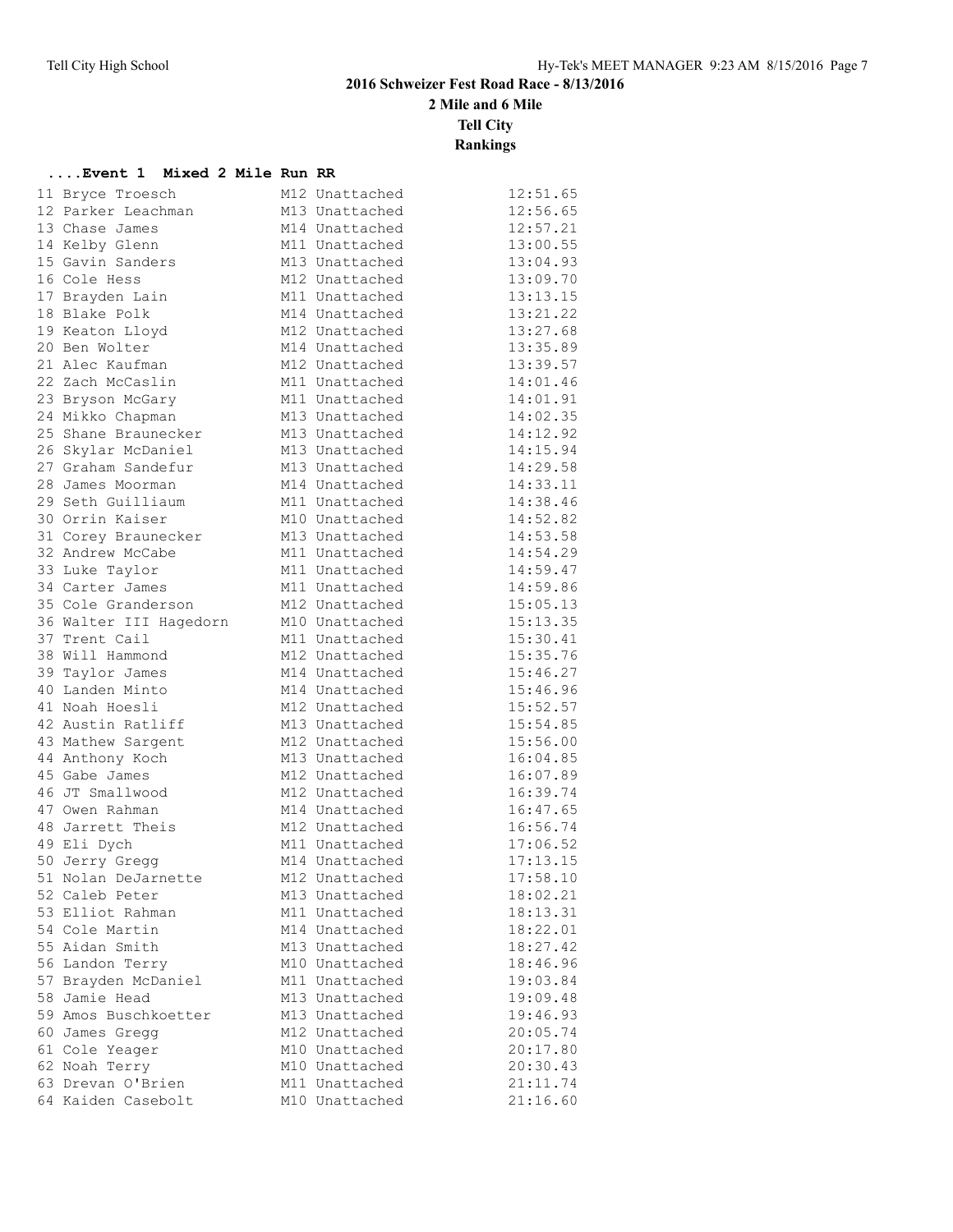**2 Mile and 6 Mile**

**Tell City**

| Event 1 Mixed 2 Mile Run RR        |                |          |
|------------------------------------|----------------|----------|
| 65 Tate Kleeman                    | M10 Unattached | 21:18.96 |
| 66 Jack Goffinet                   | M12 Unattached | 24:57.30 |
| 67 Daniel Gregg                    | M12 Unattached | 26:12.49 |
| 68 Ty Hess                         | M11 Unattached | 30:48.57 |
| 15-19 Results - Men 2Mile Mile Run |                |          |
| 1 Jalen Taylor                     | M15 Unattached | 10:57.99 |
| 2 Les Mackey                       | M16 Unattached | 11:05.69 |
| 3 Oliver Melton                    | M16 Unattached | 11:07.26 |
| 4 William Scott                    | M17 Unattached | 11:15.21 |
| 5 Evan Marksberry                  | M16 Unattached | 11:24.61 |
| 6 Houston Gore                     | M16 Unattached | 11:28.68 |
| 7 Ryan Taylor                      | M17 Unattached | 11:56.81 |
| 8 Jacob Jones                      | M15 Unattached | 12:14.45 |
| 9 Dalton Barnett                   | M15 Unattached | 12:39.13 |
| 10 Matt Bell                       | M17 Unattached | 12:45.03 |
| 11 Michael Wahl                    | M16 Unattached | 12:48.86 |
| 12 Phillip Kehl                    | M18 Unattached | 13:01.18 |
| 13 Wyatt Edwards                   | M16 Unattached | 13:02.44 |
| 14 Harrison Leachman               | M15 Unattached | 13:05.51 |
| 15 Reed Goffinet                   | M19 Unattached | 13:17.24 |
| 16 Nathan Rogier                   | M17 Unattached | 13:28.55 |
| 17 Colby Thomas                    | M15 Unattached | 13:42.14 |
| 18 Joshua Chance                   | M15 Unattached | 13:44.33 |
| 19 Brandon Whistle                 | M17 Unattached | 13:48.88 |
| 20 John Sargent                    | M16 Unattached | 13:51.45 |
| 21 Chris Clark                     | M17 Unattached | 13:53.61 |
| 22 Drake Wethington                | M15 Unattached | 14:15.43 |
| 23 Noah Stiles                     | M15 Unattached | 14:16.49 |
| 24 Michael Fischer                 | M16 Unattached | 14:18.88 |
| 25 Milan Minto                     | M15 Unattached | 14:31.52 |
| 26 Isaac O'Flynn                   | M15 Unattached | 14:47.70 |
| 27 Damon McClellan                 | M16 Unattached | 14:51.70 |
| 28 Lane Lynch                      | M19 Unattached | 15:07.31 |
| 29 Jalen Nolan                     | M15 Unattached | 15:18.69 |
| 30 Cain Hohne                      | M15 Unattached | 18:54.15 |
| 31 Michael Gregg                   | M16 Unattached | 20:19.07 |
| 32 Jonah Neal                      | M15 Unattached | 20:46.78 |
| 33 Kyle Benter                     | M18 Unattached | 21:41.95 |
| 34 Coby Aders                      | M17 Unattached | 23:50.48 |
| 35 Chandler Smith                  | M18 Unattached | 24:44.76 |
| 20-24 Results - Men 2Mile Mile Run |                |          |
| 1 Craig Peters                     | M22 Unattached | 14:31.91 |
| 2 JD Bryant                        | M24 Unattached | 15:02.16 |
| 3 Taylor LaGrange                  | M23 Unattached | 15:19.12 |
| 4 Andrew Hauser                    | M23 Unattached | 16:59.51 |
| 5 Andrew Utley                     | M23 Unattached | 17:24.44 |
| 6 Corey Henderson                  | M22 Unattached | 17:59.33 |
| 7 Phillip Jones                    | M21 Unattached | 19:54.54 |
| 8 Alex Scheer                      | M24 Unattached | 20:03.46 |
| 9 Jay Peter                        | M24 Unattached | 20:04.71 |
| 10 Jacob Miller                    | M22 Unattached | 20:55.38 |
| 11 Travis Mitchell                 | M24 Unattached | 20:57.34 |
| 12 Logan Radcliffe                 | M24 Unattached | 23:13.30 |
| 13 Stephen Jones                   | M22 Unattached | 27:22.56 |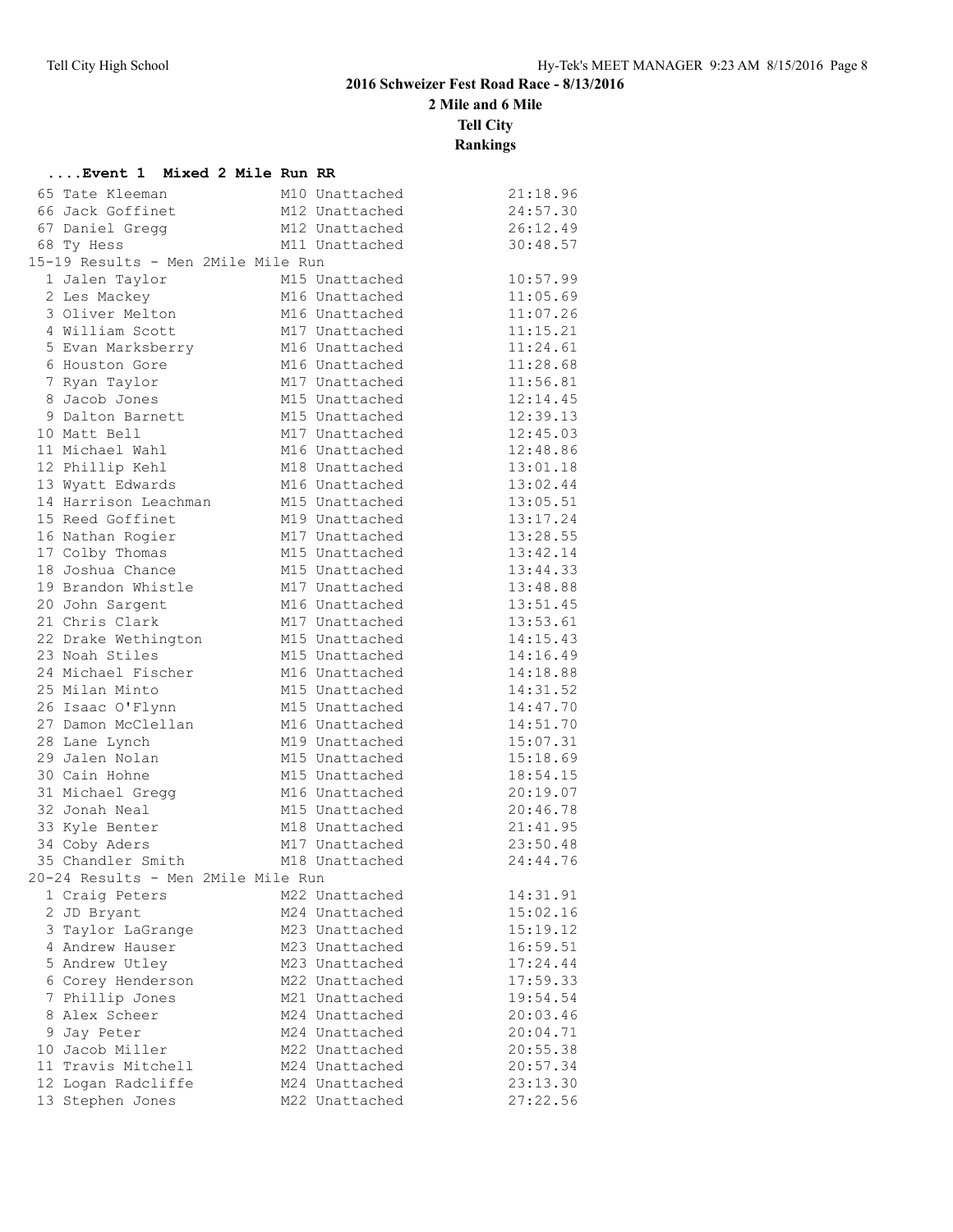**2 Mile and 6 Mile**

**Tell City**

| Event 1 Mixed 2 Mile Run RR        |                |          |
|------------------------------------|----------------|----------|
| 14 Greg Clayton                    | M23 Unattached | 29:38.89 |
| 15 Greg Hollinden                  | M24 Unattached | 31:18.21 |
| 16 Nathan Corley                   | M22 Unattached | 34:16.49 |
| 17 Tucker Kleemann                 | M23 Unattached | 38:33.80 |
| 25-29 Results - Men 2Mile Mile Run |                |          |
| 1 Andrew Atkins                    | M27 Unattached | 11:03.15 |
| 2 Eric Rothgerber                  | M29 Unattached | 12:53.82 |
| 3 Tyler Richey                     | M26 Unattached | 13:09.19 |
| 4 Dylan Kleemann                   | M25 Unattached | 14:07.54 |
| 5 Thomas Nugent                    | M25 Unattached | 14:43.90 |
| 6 Kyle Schnell                     | M25 Unattached | 15:47.42 |
| 7 Matt Homa                        | M28 Unattached | 17:16.06 |
| 8 Chris Martin                     | M25 Unattached | 17:47.98 |
| 9 Graham Chumley                   | M28 Unattached | 18:24.13 |
| 10 Jeff Gorgol                     | M26 Unattached | 18:35.68 |
| 11 Cole Konerding                  | M27 Unattached | 18:43.57 |
| 12 Alex Daughtery                  | M26 Unattached | 18:44.05 |
| 13 Steven Smith                    | M25 Unattached | 19:03.30 |
| 14 Judd Brown                      | M28 Unattached | 24:06.62 |
| 15 John Weirauch                   | M28 Unattached | 24:54.76 |
| 16 Travis Jones                    | M25 Unattached | 29:09.53 |
| 17 Tara Vaught                     | M29 Unattached | 30:03.10 |
| 30-34 Results - Men 2Mile Mile Run |                |          |
| 1 Ty Guillaume                     | M34 Unattached | 14:41.50 |
| 2 Chris Faulkenberg                | M34 Unattached | 15:19.53 |
| 3 Chris Cail                       | M32 Unattached | 15:44.96 |
| 4 Caleb Lain                       | M34 Unattached | 16:19.19 |
| 5 Ryan Risse                       | M31 Unattached | 17:21.68 |
| 6 Phil Zellers                     | M32 Unattached | 18:05.67 |
| 7 Jay Kendzierski                  | M34 Unattached | 21:26.47 |
| 8 Justin Martin                    | M34 Unattached | 30:15.28 |
| 9 Andy Hollinden                   | M32 Unattached | 36:06.39 |
| 10 Jonathan Gonzalez               | M30 Unattached | 36:21.77 |
| 11 Eric Kieser                     | M33 Unattached | 37:41.37 |
| 35-39 Results - Men 2Mile Mile Run |                |          |
| 1 Eric Kleeman                     | M38 Unattached | 14:43.07 |
| 2 James Dickman                    | M35 Unattached | 15:31.02 |
| 3 Matt Butler                      | M36 Unattached | 16:09.15 |
| 4 Adam Daum                        | M38 Unattached | 16:55.34 |
| 5 Jeff Martin                      | M39 Unattached | 18:02.77 |
| 6 Jason Theis                      | M39 Unattached | 19:59.52 |
| 7 Adam Krieg                       | M35 Unattached | 21:50.52 |
| 8 Walter Hagedorn                  | M39 Unattached | 22:27.84 |
| 9 Josh Ford                        | M35 Unattached | 22:34.43 |
| 10 Wes Wilson                      | M39 Unattached | 23:07.39 |
| 11 Troy Vaught                     | M37 Unattached | 30:35.53 |
| 12 Ryan Kieser                     | M35 Unattached | 36:17.35 |
| 13 Jason Brown                     | M36 Unattached | 36:31.74 |
| 40-44 Results - Men 2Mile Mile Run |                |          |
| 1 Jeremy Edwards                   | M44 Unattached | 15:02.58 |
| 2 Jeff Hinson                      | M43 Unattached | 15:14.78 |
| 3 Michael Chann                    | M42 Unattached | 15:19.87 |
| 4 Karl Hinson                      | M41 Unattached | 16:02.15 |
| 5 Matt Schultz                     | M41 Unattached | 16:48.89 |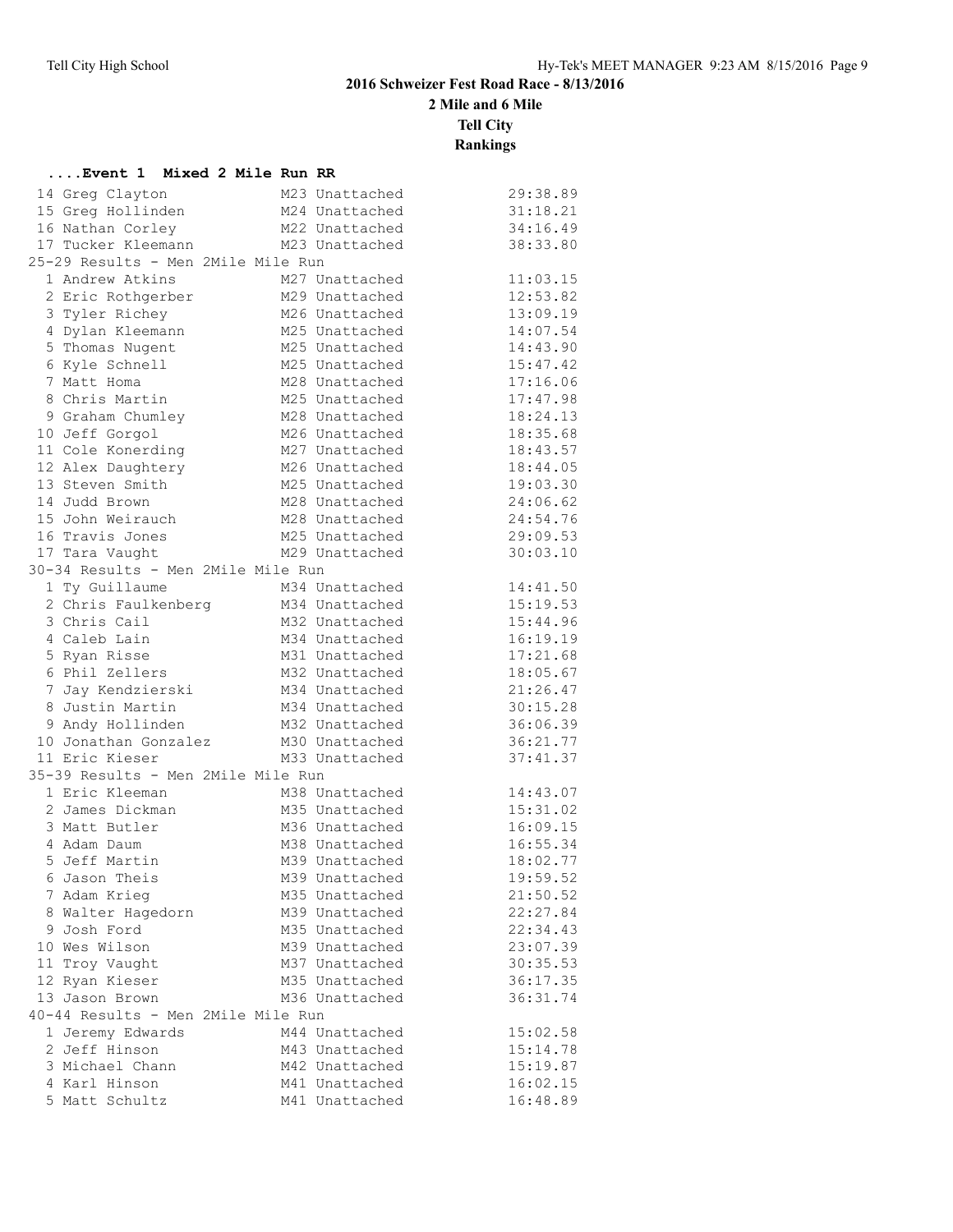**....Event 1 Mixed 2 Mile Run RR**

## **2016 Schweizer Fest Road Race - 8/13/2016**

**2 Mile and 6 Mile**

**Tell City**

| 6 Darell Peter                     | M43 Unattached | 17:28.32 |
|------------------------------------|----------------|----------|
| 7 Justin Wilkerson                 | M41 Unattached | 17:29.44 |
| 8 Joe Wirthwein                    | M41 Unattached | 17:54.57 |
| 9 Derek Wethington                 | M44 Unattached | 18:06.65 |
| 10 Jason Hollinden                 | M41 Unattached | 19:26.86 |
| 11 Adam Freiberger                 | M41 Unattached | 20:15.52 |
| 12 Ty Yeager                       | M41 Unattached | 20:18.29 |
| 13 Jason Martin                    | M42 Unattached | 21:09.46 |
| 14 Kevin Gore                      | M43 Unattached | 27:10.25 |
| 45-49 Results - Men 2Mile Mile Run |                |          |
| 1 Ryan Walling                     | M49 Unattached | 13:56.45 |
| 2 Earl Borders                     | M46 Unattached | 14:23.65 |
| 3 Charles Foe                      | M46 Unattached | 15:01.68 |
| 4 Robert Gleitz                    | M46 Unattached | 15:18.31 |
| 5 Cameron Crawford                 | M46 Unattached | 15:37.57 |
| 6 Dan McCabe                       | M46 Unattached | 17:02.57 |
| 7 Rodney Crawford                  | M46 Unattached | 17:11.77 |
| 8 Todd Hammond                     | M45 Unattached | 17:35.11 |
| 9 Done Whitworth                   | M47 Unattached | 22:50.28 |
| 10 Ron Crawford                    | M47 Unattached | 28:54.82 |
| 11 Jeff Simpson                    | M45 Unattached | 35:45.45 |
| 50-54 Results - Men 2Mile Mile Run |                |          |
| 1 Jim Troesch                      | M50 Unattached | 14:31.10 |
| 2 Keith Pierrard                   | M54 Unattached | 15:39.77 |
| 3 Richard Parker                   | M50 Unattached | 15:40.18 |
| 4 Brian Noble                      | M52 Unattached | 16:45.27 |
| 5 Chris Goffinet                   | M53 Unattached | 17:04.98 |
| 6 David Goffinet                   | M50 Unattached | 17:21.03 |
| 7 Tracy Minto                      | M53 Unattached | 18:09.38 |
| 8 Jeff Hubert                      | M50 Unattached | 18:13.93 |
| 9 Donald Gengelbah                 | M53 Unattached | 19:30.73 |
| 10 Elmer Shelby                    | M53 Unattached | 20:28.31 |
| 11 Dave Hall                       | M53 Unattached | 23:14.58 |
| 12 Mike Hagan                      | M50 Unattached | 23:30.00 |
| 55-59 Results - Men 2Mile Mile Run |                |          |
| 1 Michael Zellers                  | M58 Unattached | 14:12.60 |
| 2 Kent LaGrange                    | M58 Unattached | 22:16.00 |
| 3 Jeff Jones                       | M56 Unattached | 23:27.18 |
| 4 Mark Payne                       | M57 Unattached | 27:09.04 |
| 5 Mike Carlson                     | M56 Unattached | 27:54.77 |
| 6 Craig Traphagen                  | M57 Unattached | 29:29.01 |
| 7 Andy Hall                        | M57 Unattached | 31:56.45 |
| 8 Don Corley                       | M59 Unattached | 34:26.89 |
| 9 Paul Kleemann                    | M56 Unattached | 38:05.88 |
| 10 Steve Metcalfe                  | M59 Unattached | 39:40.37 |
| 11 Michael Gibson                  | M58 Unattached | 40:26.12 |
| 60-69 Results - Men 2Mile Mile Run |                |          |
| 1 Donald Sutcliffe                 | M64 Unattached | 17:56.73 |
| 2 David Johannemann                | M60 Unattached | 18:07.73 |
| 3 Larry Hunter                     | M68 Unattached | 18:40.66 |
| 4 Mike Key                         | M62 Unattached | 20:23.06 |
| 5 Paul Wahl                        | M61 Unattached | 22:52.86 |
| 6 Bob Reed                         | M66 Unattached | 23:11.48 |
| 7 Tom Krueger                      | M65 Unattached | 25:20.58 |